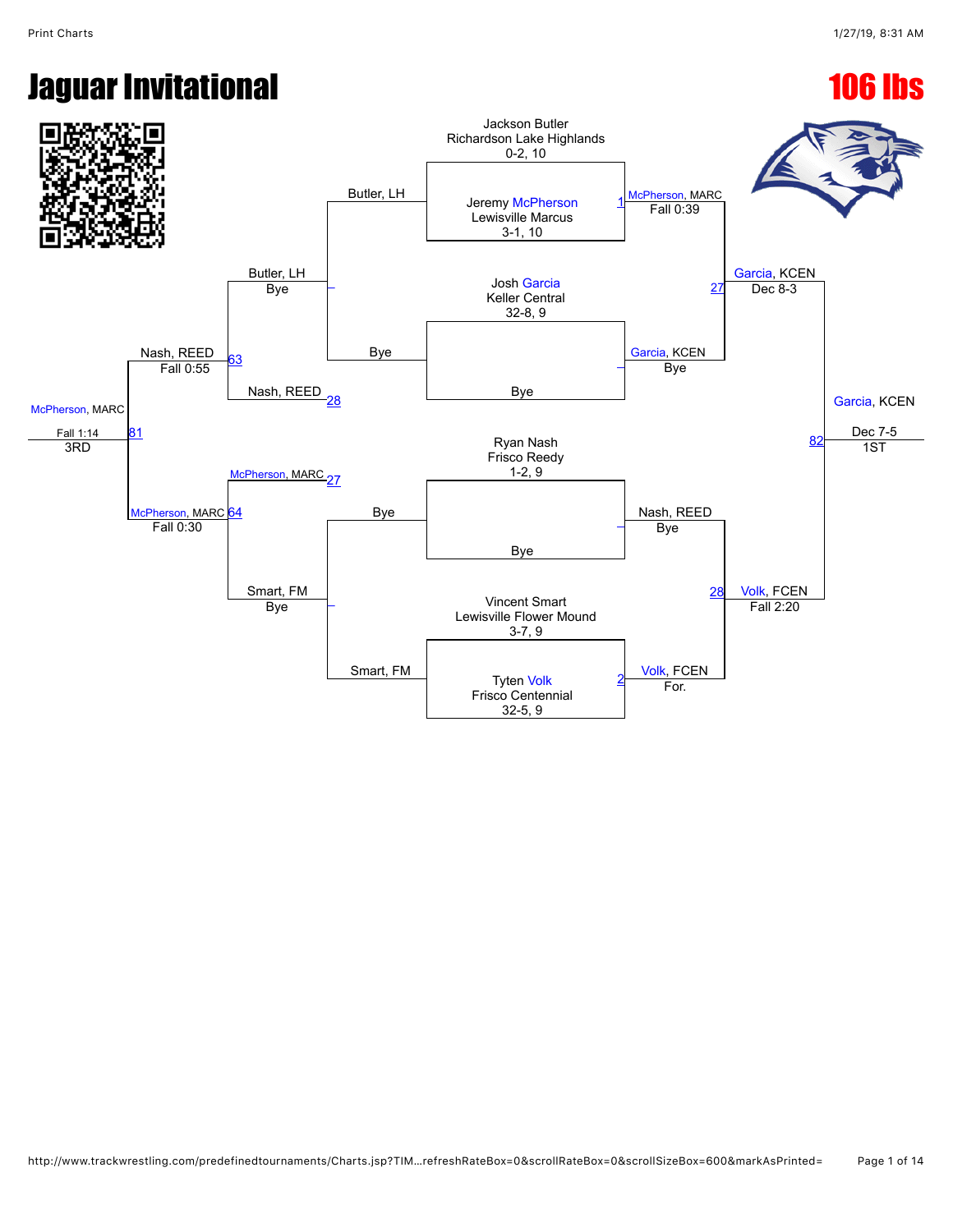#### **Jaguar Invitational 113 lbs**

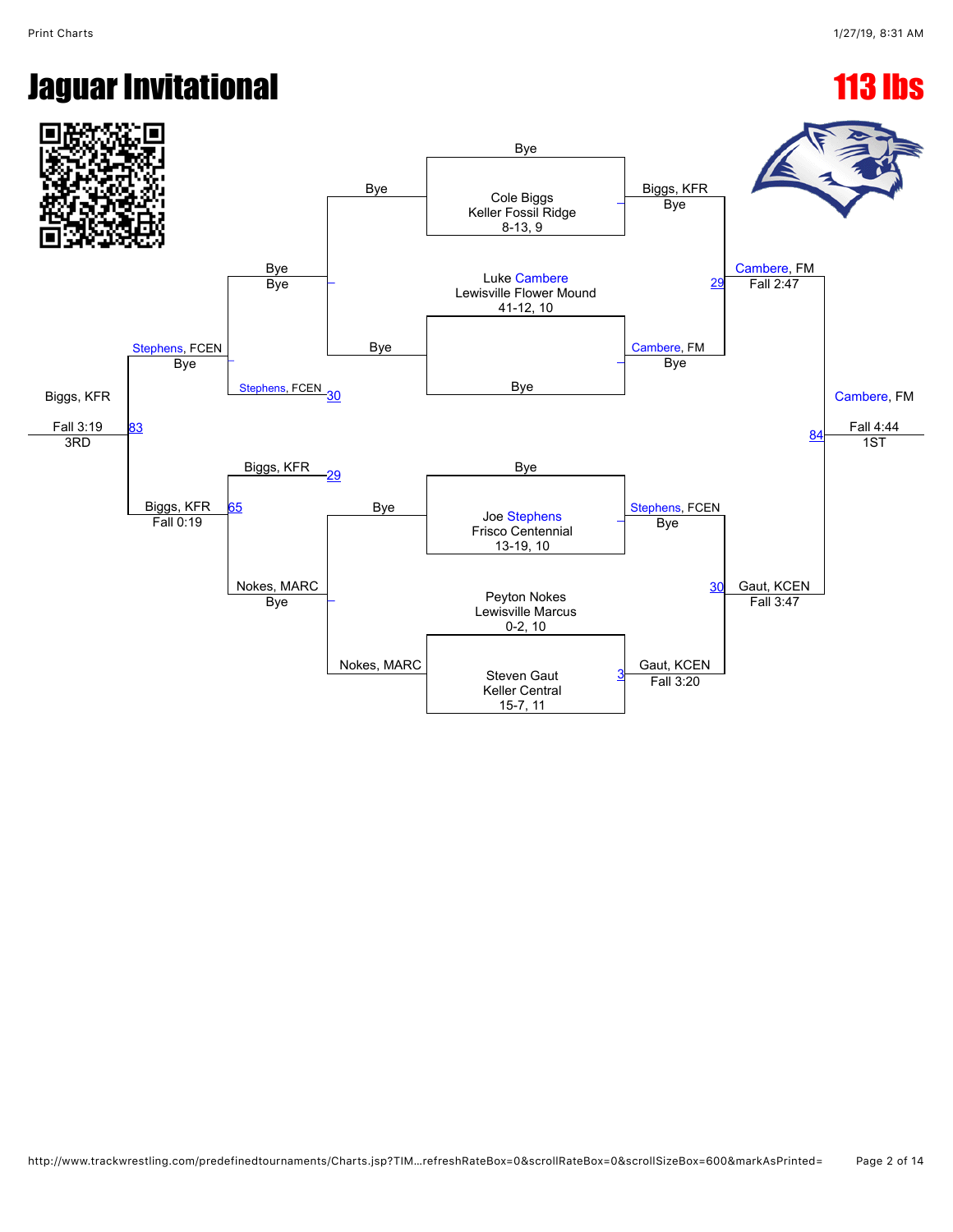# **Jaguar Invitational 120 lbs**

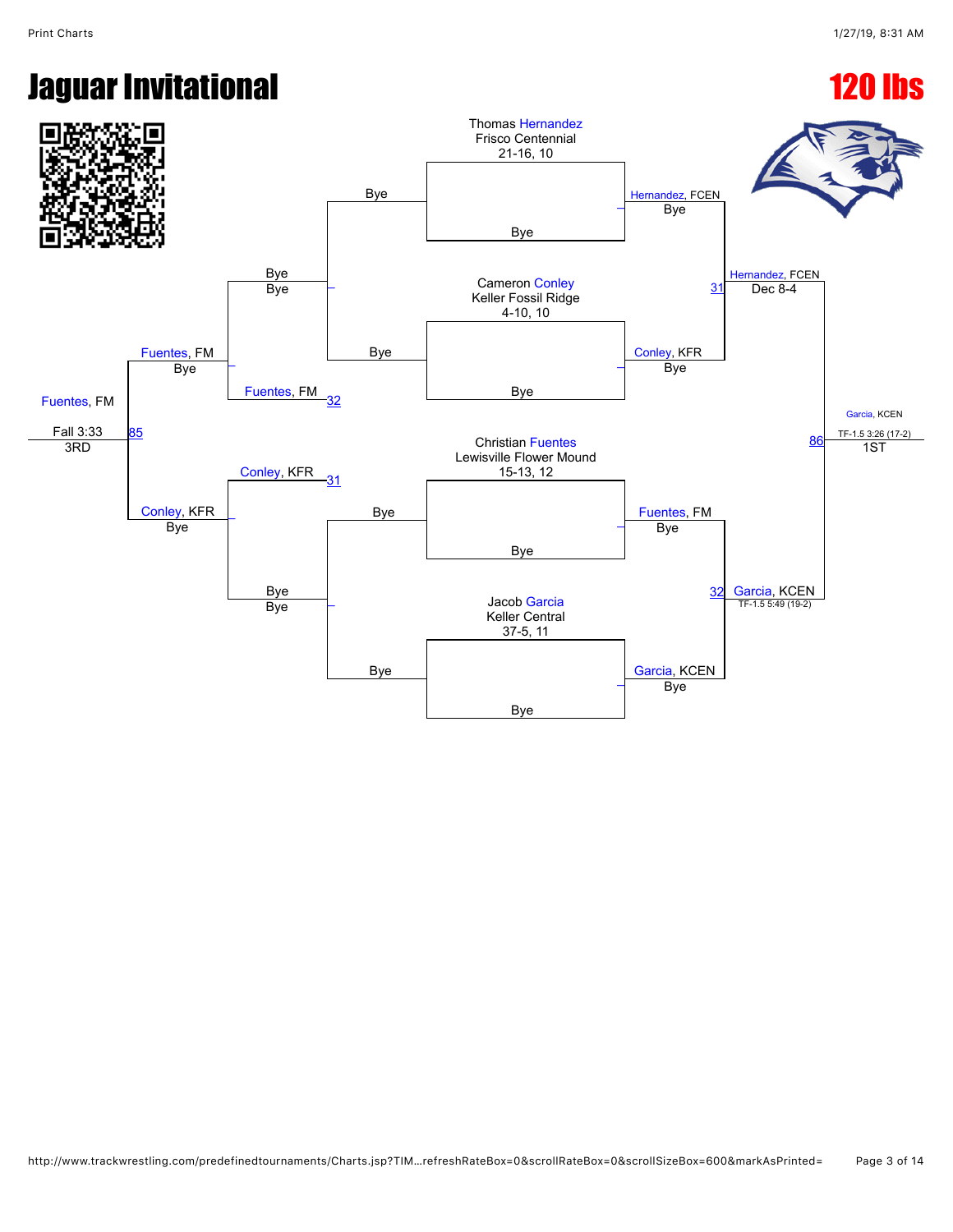### **Jaguar Invitational 126 lbs**

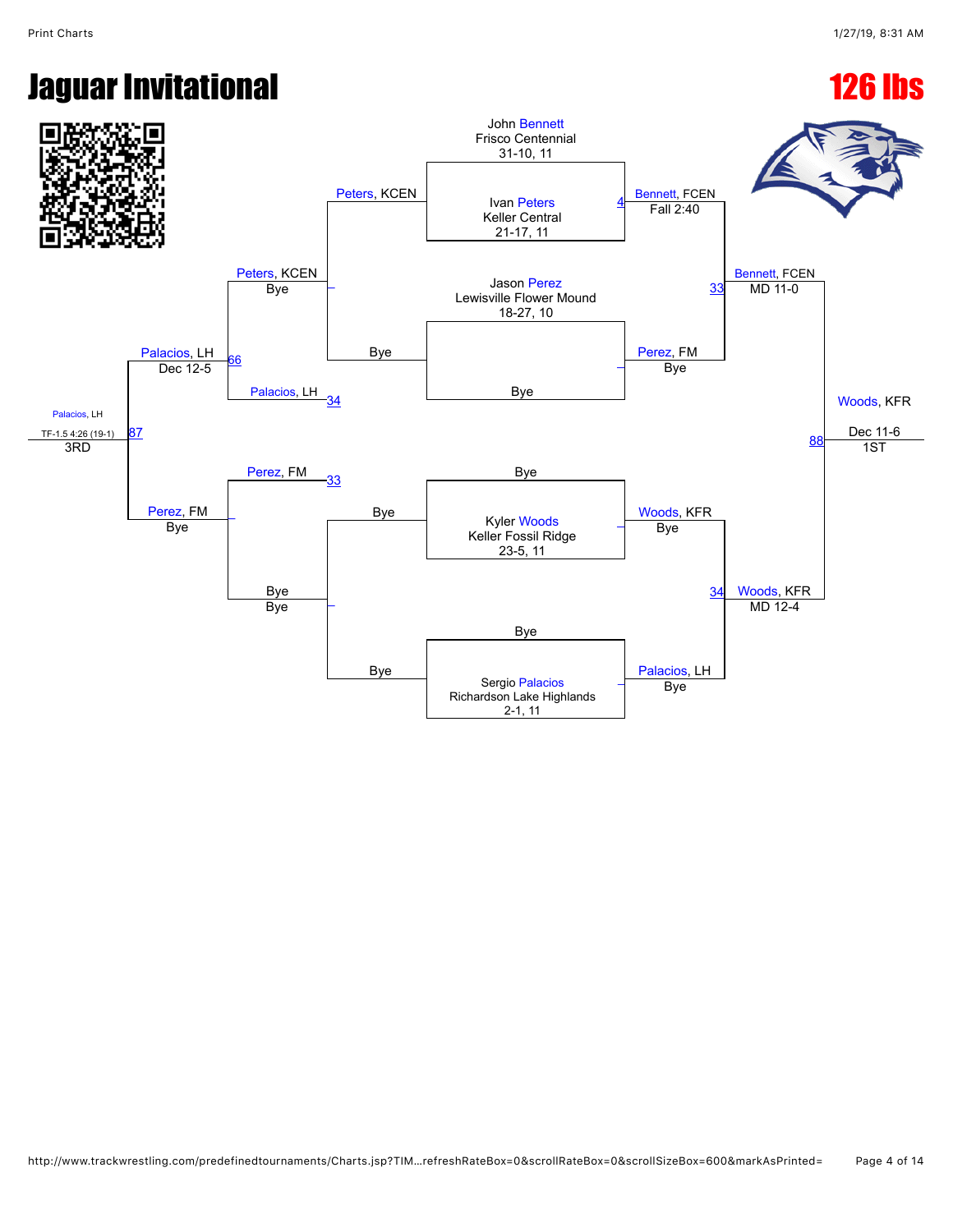## **Jaguar Invitational 132 lbs**

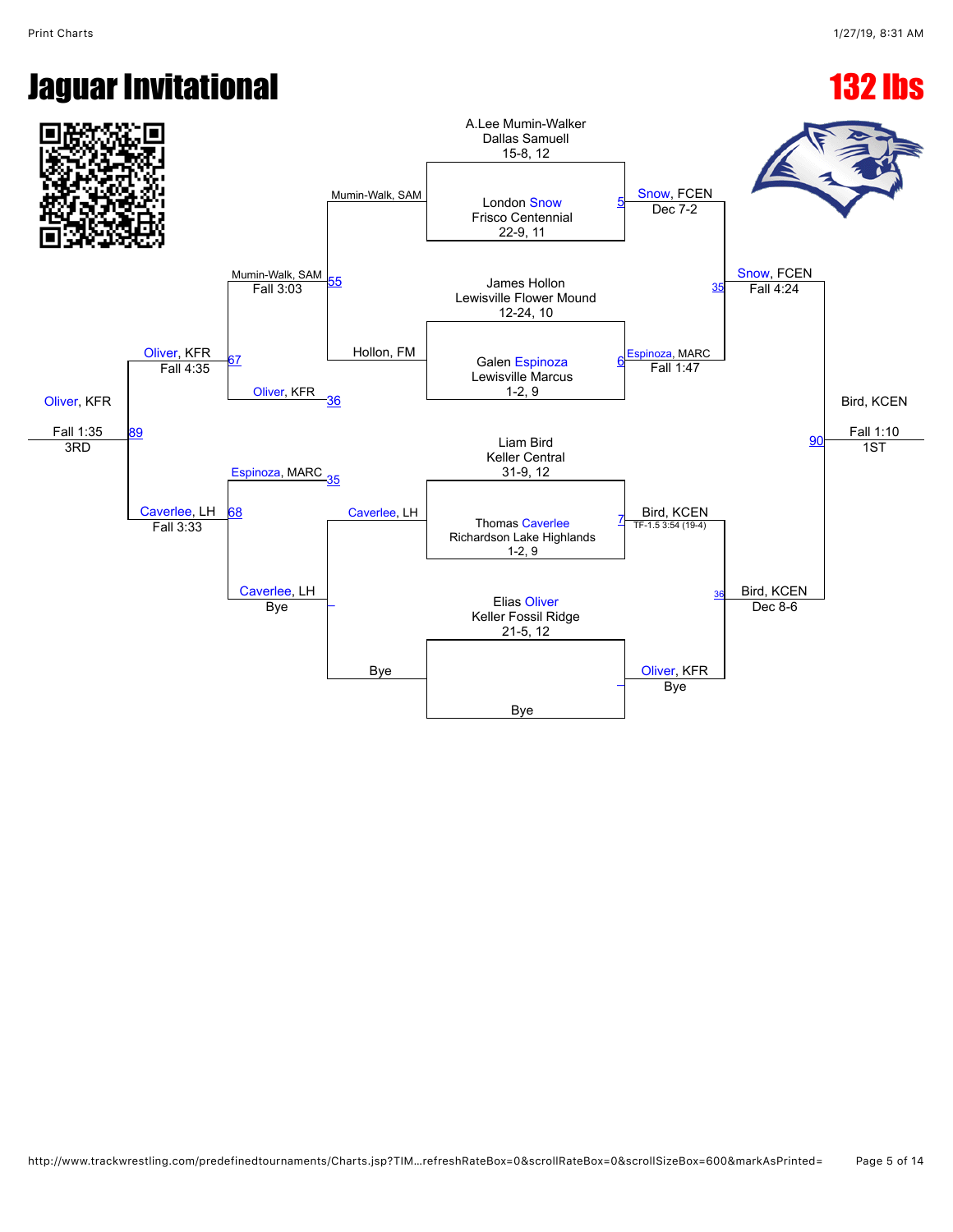### **Jaguar Invitational 138 lbs**

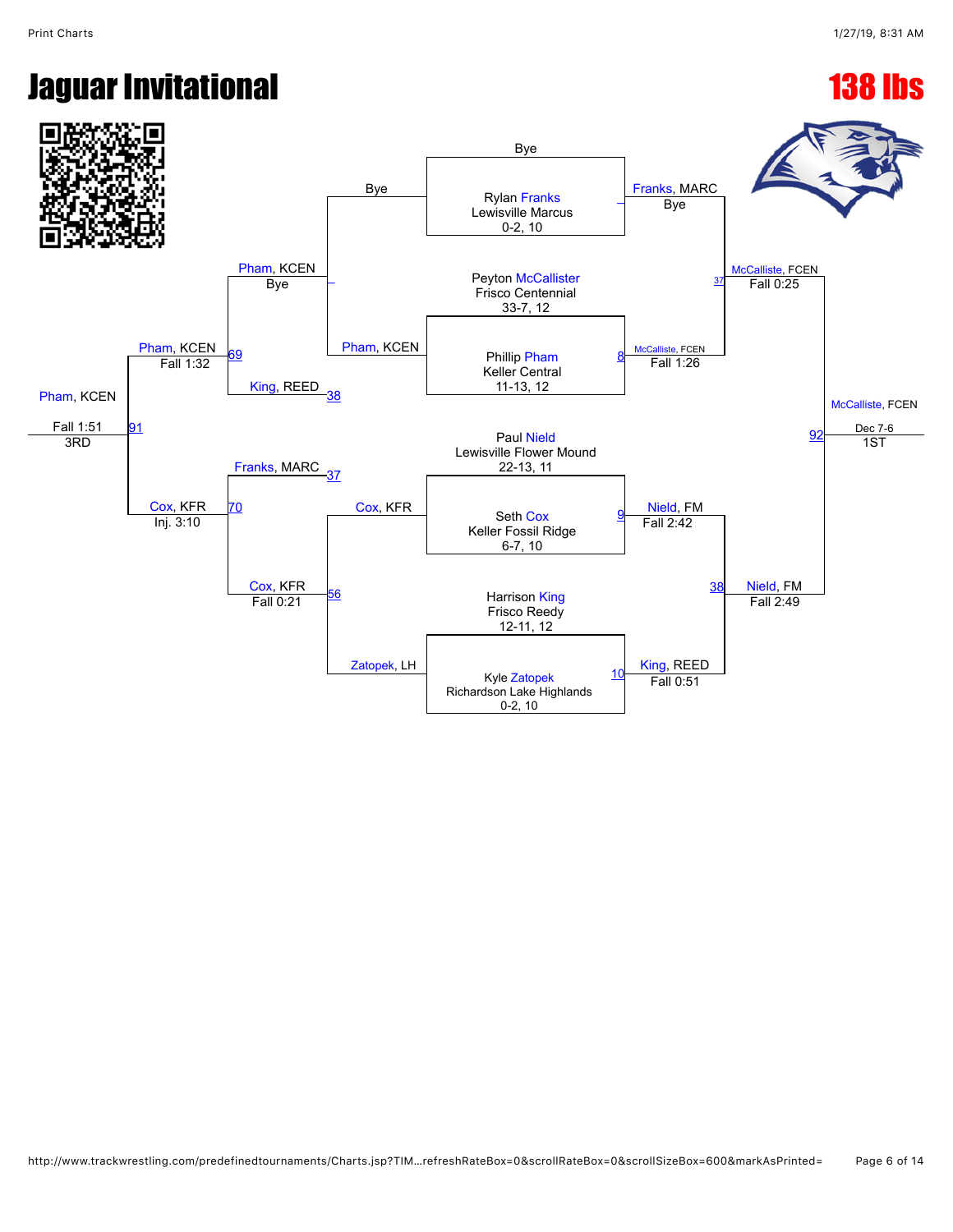# **Jaguar Invitational 145 lbs**

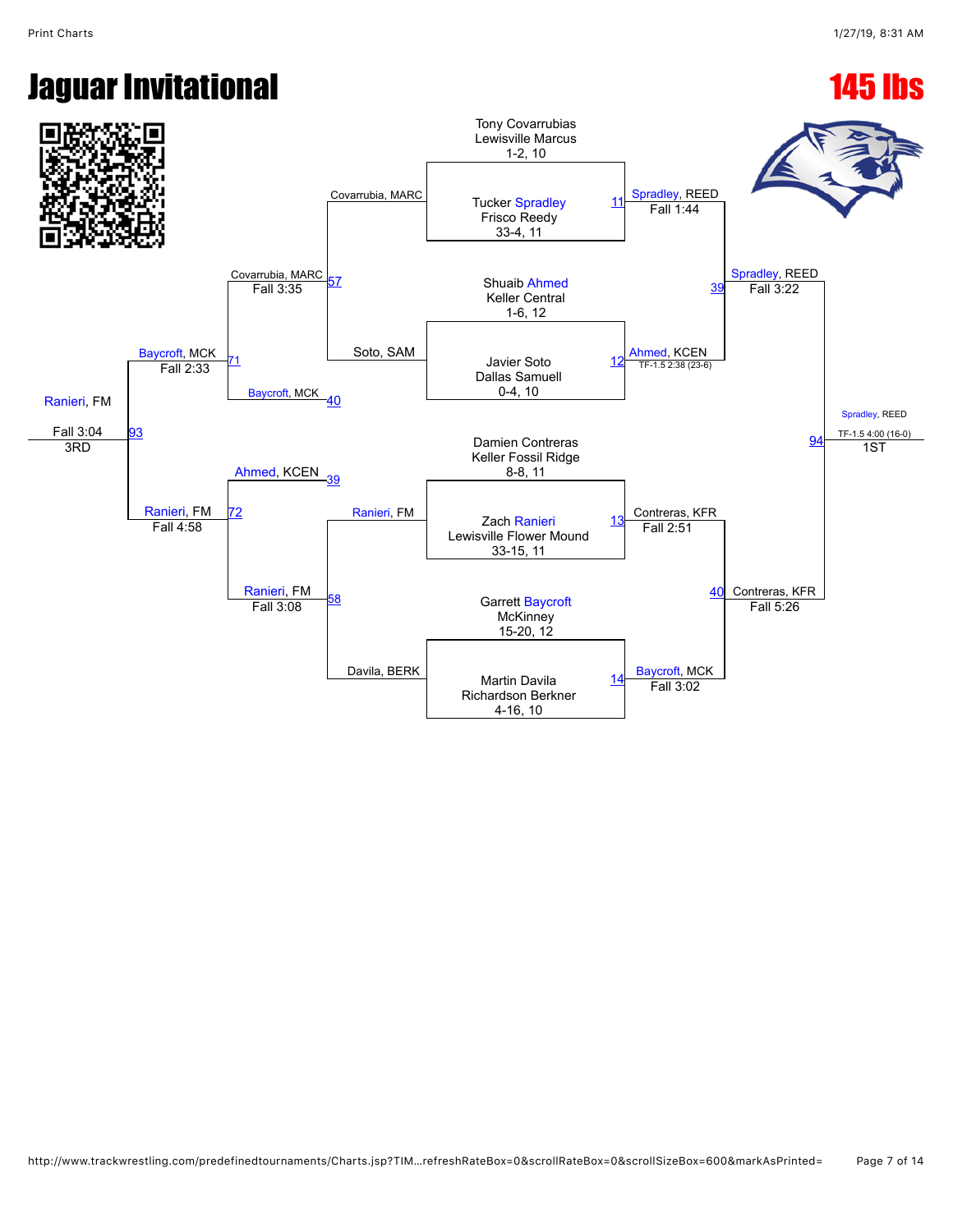## **Jaguar Invitational 152 lbs**

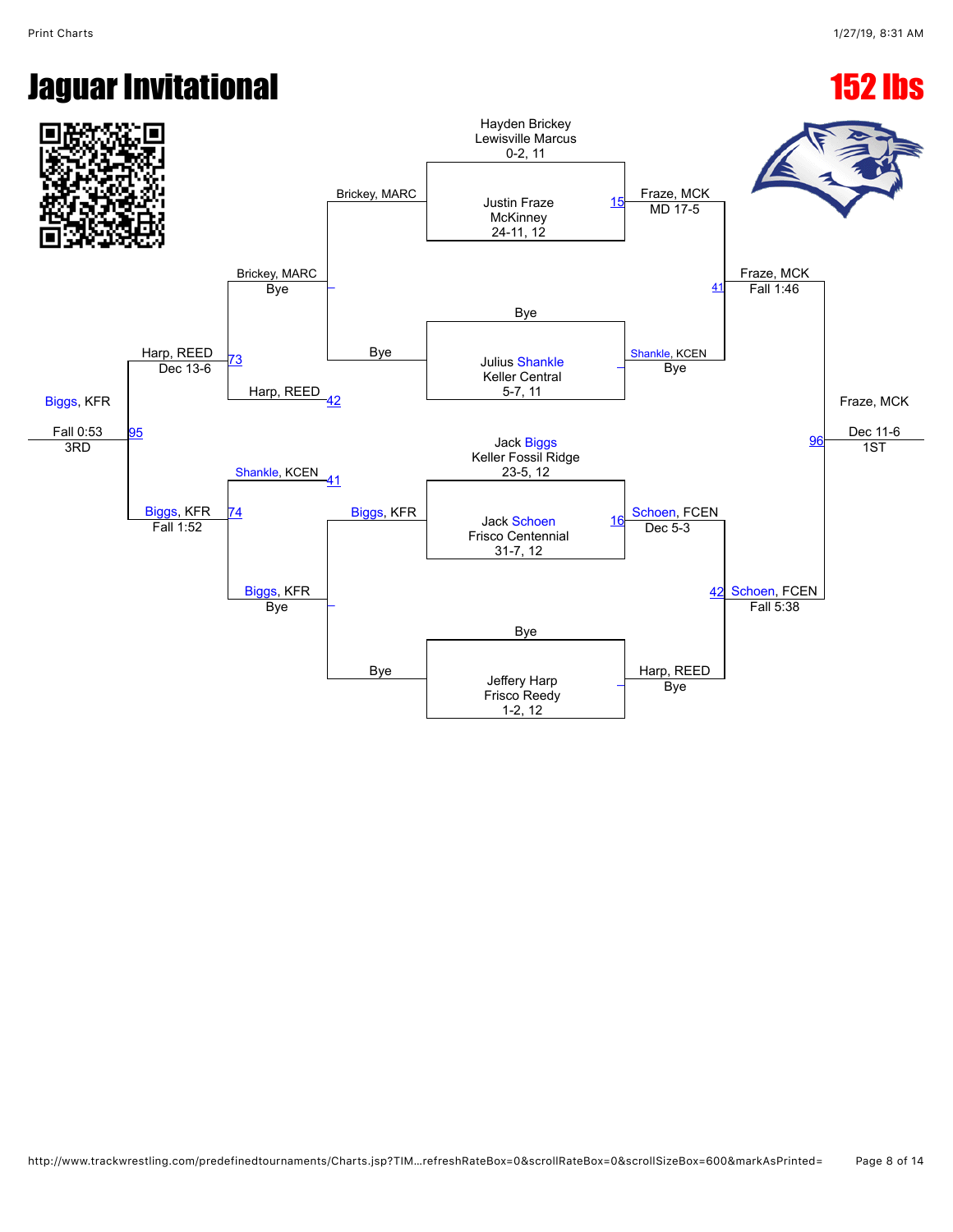### **Jaguar Invitational 160 lbs**

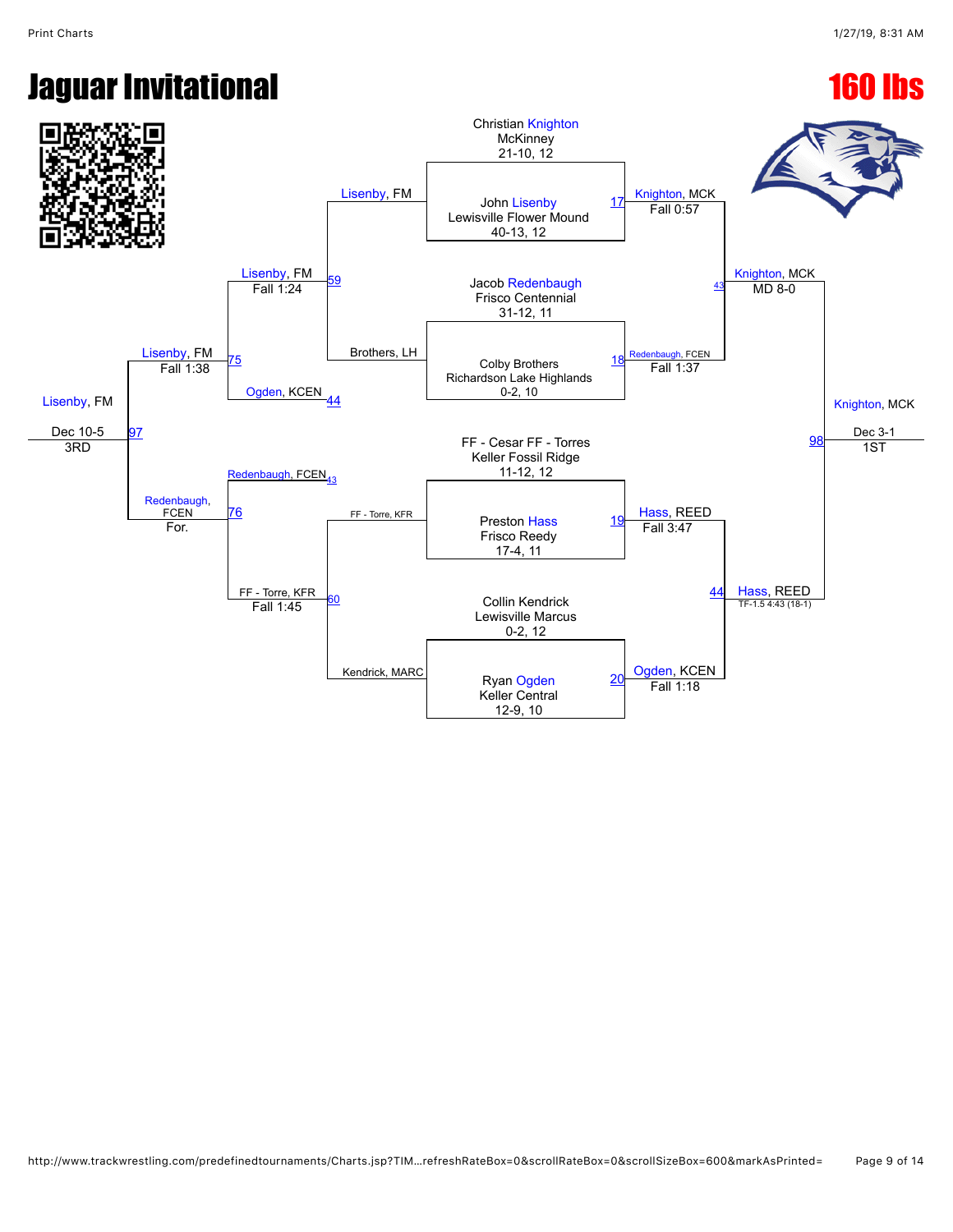# Jaguar Invitational 170 lbs

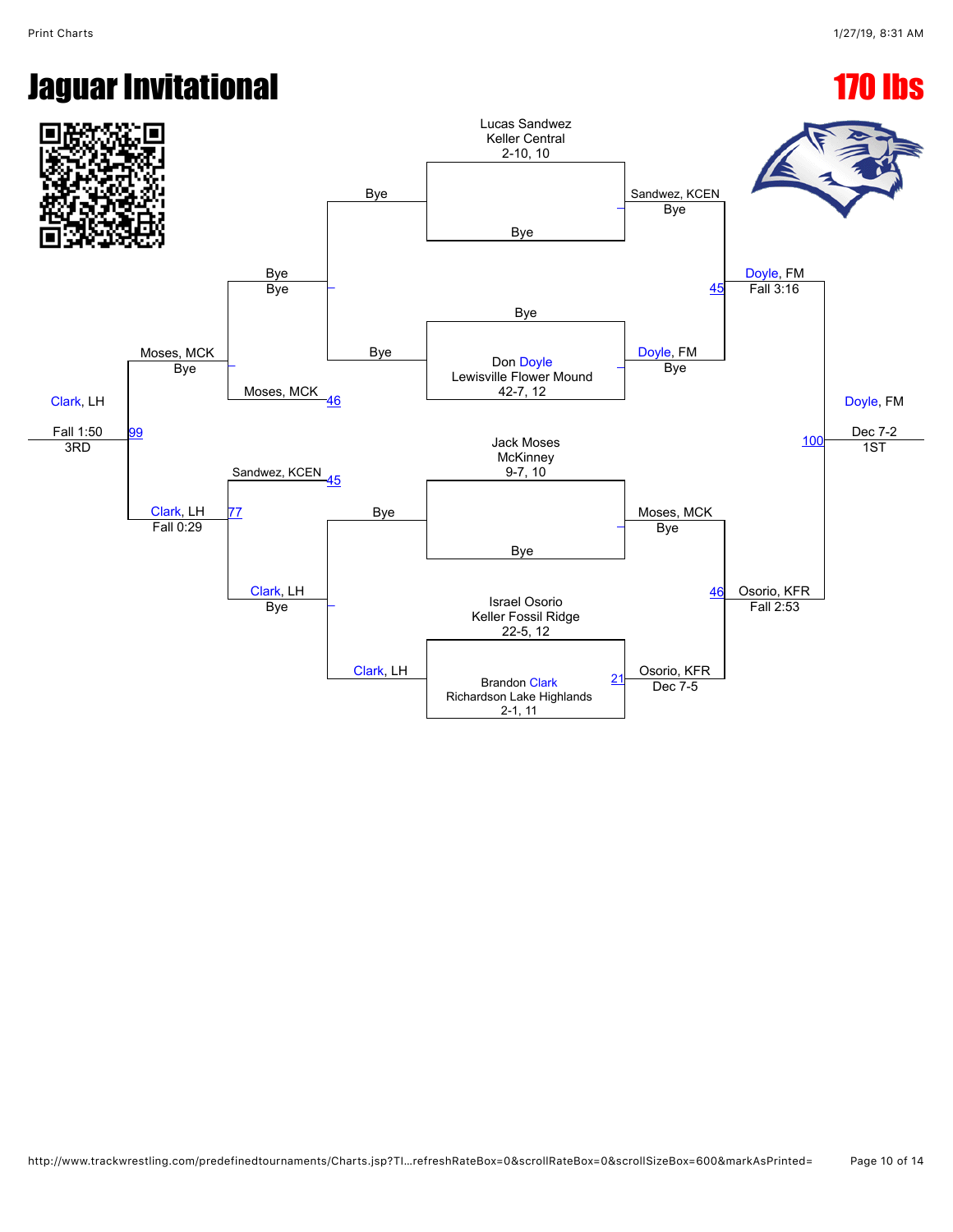## Jaguar Invitational 182 lbs

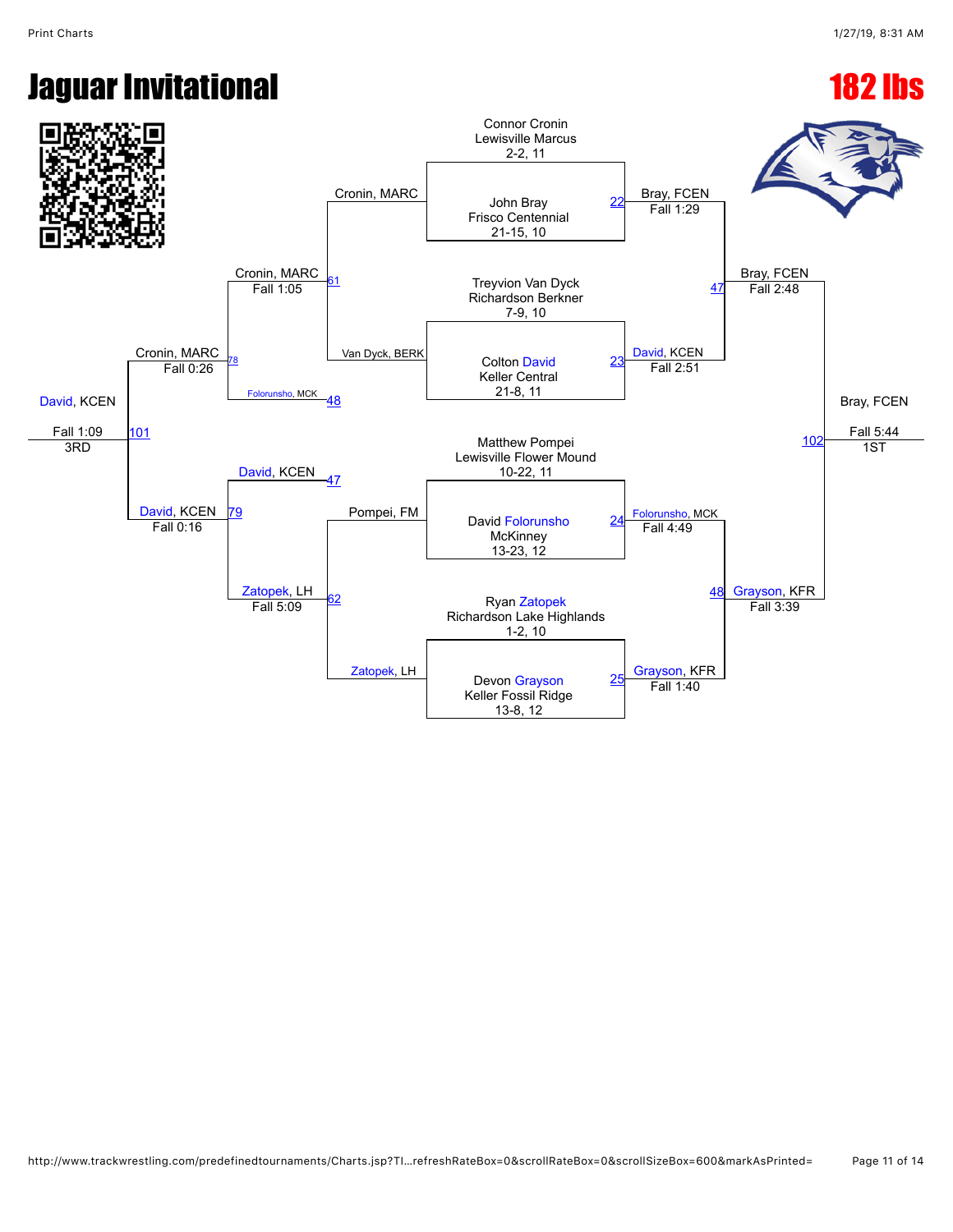# **Jaguar Invitational 195 lbs**

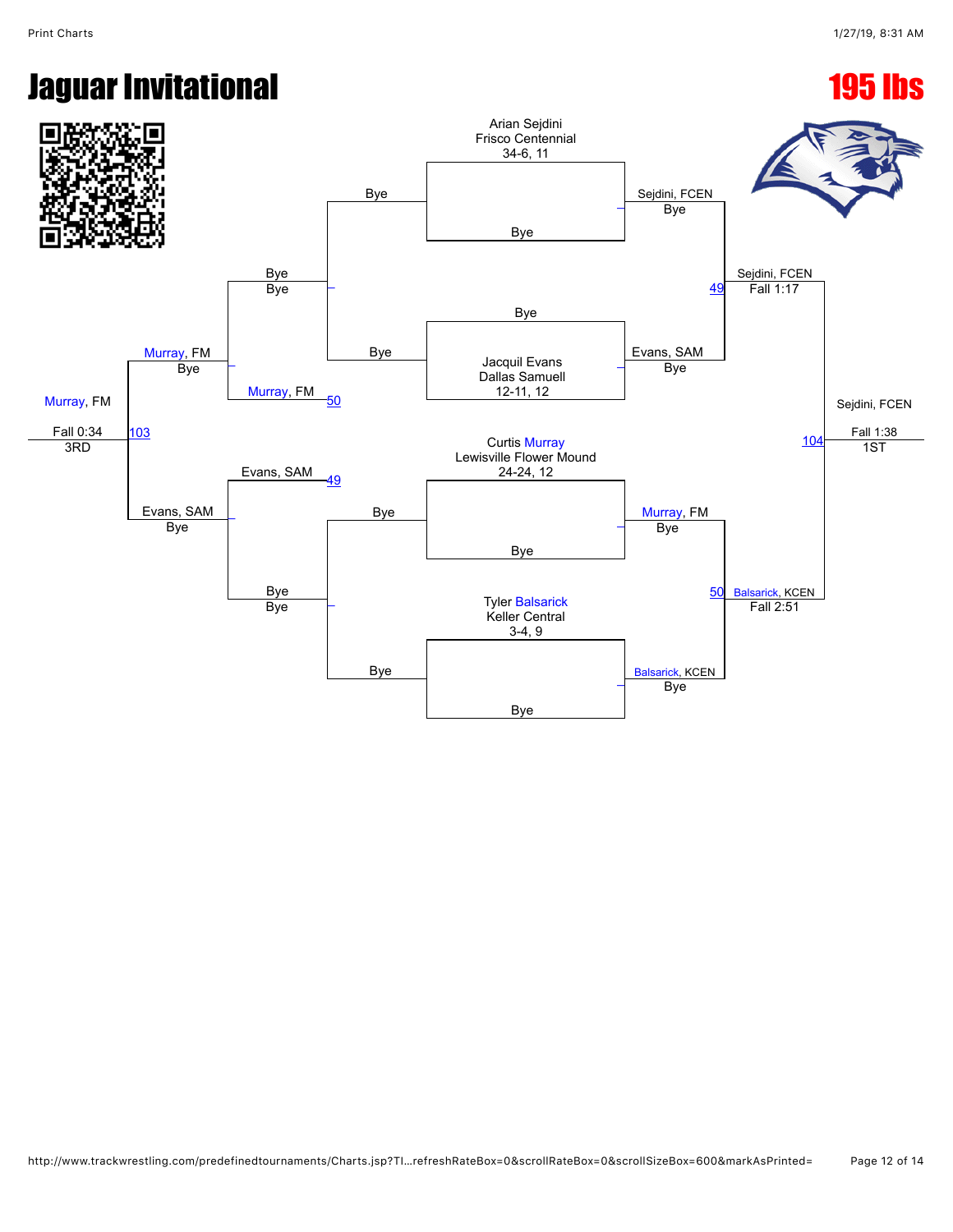### Jaguar Invitational 220 lbs